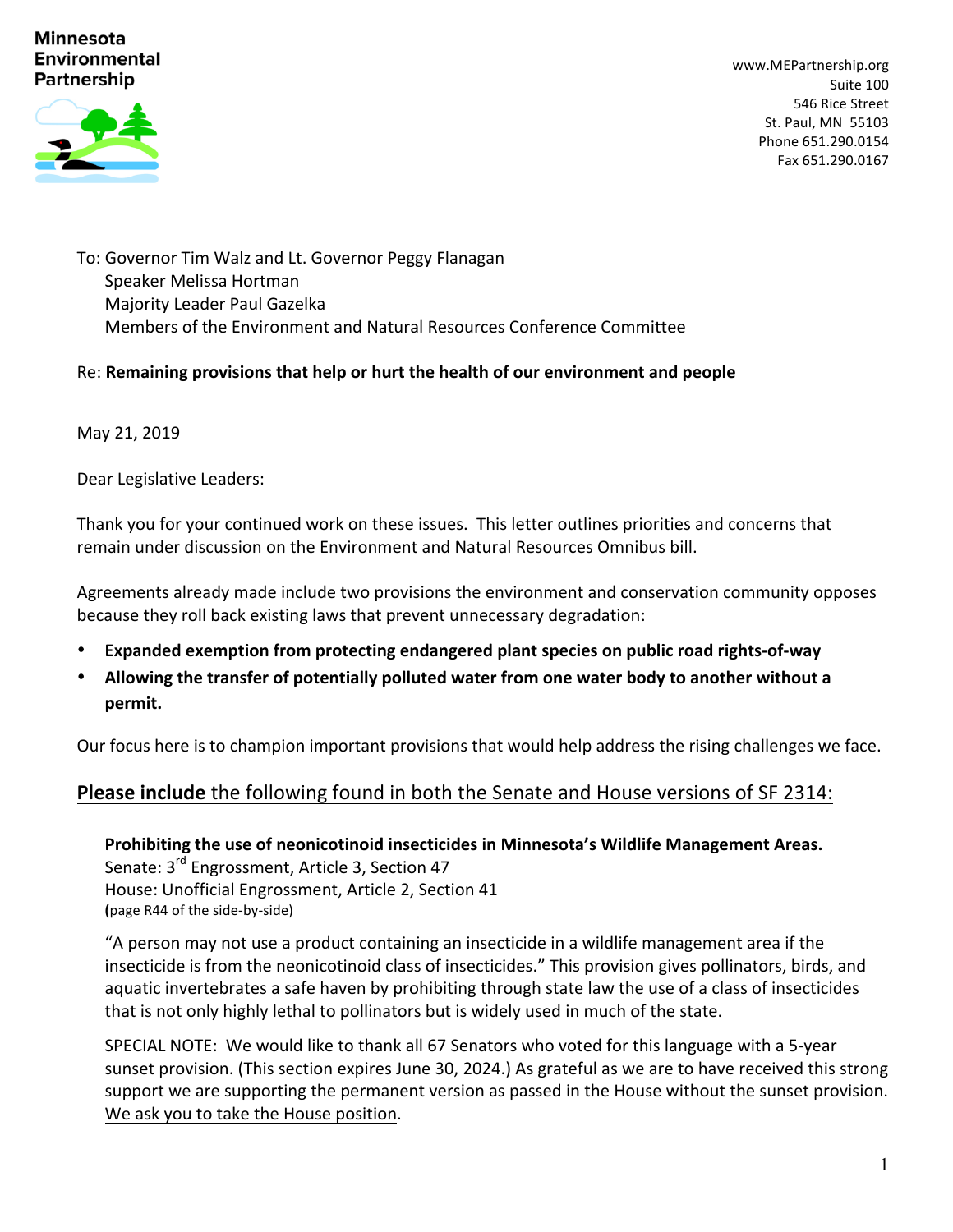# **Also please include** the following provisions found in the House version of SF 2314:

Establishing a "Lawns to Legumes" cost share program to increase backyard forage for pollinators. Unofficial Engrossment, Article 1 Section 4 (n)

Provides \$387,000 the first year and \$250,000 the second year to provide grants for up to 75% of the cost of a project planting residential lawns with native vegetation and pollinator-friendly forbs and legumes. Residential areas that have a high potential for serving as habitat for the endangered rusty patched bumble bee may receive a grant for up to 90% of the cost of the project.

#### **Reinstating public participation in decisions before the Pollution Control Agency.**

Unofficial Engrossment, Article 2, Section 90

The PCA's Citizen's Board, in existence for forty years, was eliminated in the late night hours of the final day of the legislative session in 2015. The Citizen's Board allowed for democratic participation in the decision making on the environmental issues facing our communities. Its elimination has meant a loss of citizen input on important matters before the PCA.

## **Establishing a voluntary certification program for salt applicators and limiting liability.** Unofficial Engrossment, Article 2, Section 96

Minnesota's waters are increasingly becoming permanently contaminated with salt residue from deicing road and walkways. This provision establishes a voluntary training program on best practices for deicing. A certified applicator would not be liable when best management practices for snow and ice removal and deicing were used.

# **Please do not include** the following provisions that remain under discussion and are found in the Senate version of SF 2314:

### **Wild Rice Stewardship Council**

3<sup>rd</sup> Engrossment, Article 3, Section 15: (Page R12 of Side-by-Side for Article 3)

The issue of wild rice is an appropriate subject for government-to-government consultation between the State of Minnesota and sovereign native governments, and the choice to include the Wild Rice Stewardship Council in SF 2314 would undercut this consultation. Until such consultation is completed, the Legislature should not act.

The State of Minnesota currently has a water quality standard for the protection of wild rice. Creation of this Wild Rice Stewardship Council will likely extend the delay in enforcement of the standard and continue the harm to wild rice and its surrounding ecosystems.

### Allowing industry 16 years to meet water quality standards.

3<sup>rd</sup> Engrossment, Article 3, Section 112: (Page R86 of Side-by-Side for Article 3)

This section gives industry a blanket 16-year exemption from complying with any new water quality standards that may be developed, if the industry previously invested in wastewater treatment upgrades.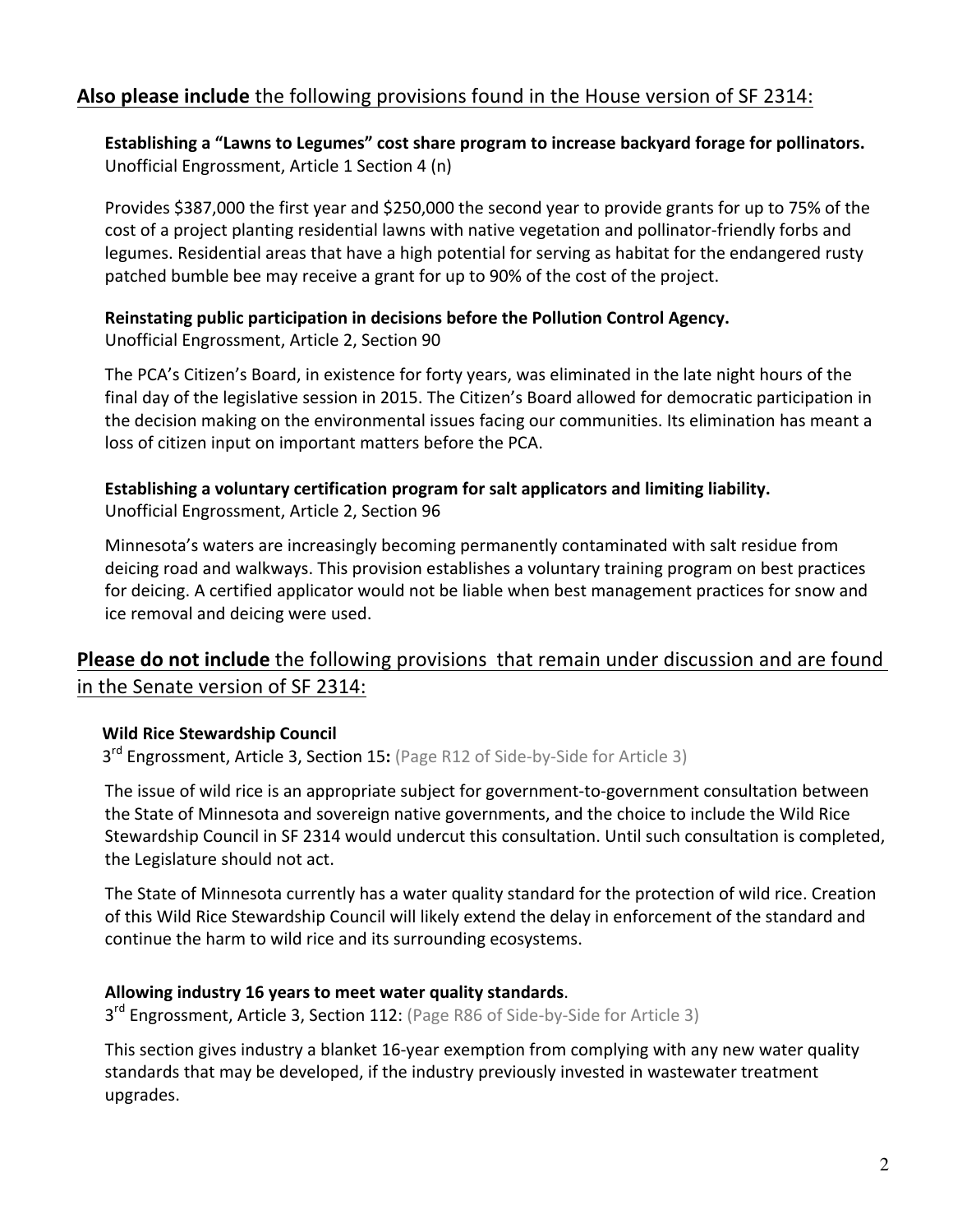## **Interfering with science-based forest management at Sand Dunes State Forest.**

3<sup>rd</sup> Engrossment, Article 3, Section 135: (Page R123 of Side-by-Side for Article 3)

This section does an end run around the existing well-established, science-based forest planning process that already includes the involvement of local citizens and representatives. This section revokes the authority to restore any part of the forest to native oak savannah, of which less than 1% of Minnesota's original oak savannah forest remains.

*Please accept the House position and do not include this provision.* 

In addition to the policy provisions outlined above, we have serious concerns about unconstitutional efforts to raid dedicated funds.

**Please do not include** two proposed shifts from LCCMR-approved projects for:

- State Park Operations
- Wastewater Treatment Grants

Thank you for your consideration of these important provisions. We appreciate your work to build a strong SF 2314 that will protect Minnesotans and the land and waters we call home.

Sincerely,

Two More

Steve Morse Executive Director

Alliance for Sustainability A.C.E.S. (Austin Coalition for Environmental Sustainability) CURE (Clean Up Our River Environment) Clean Water Action- Minnesota Environment Minnesota Friends of the Cloquet Valley State Forest Friends of the Minnesota Scientific and Natural Areas Friends of the Mississippi River Friends of the Parks and Trails of St. Paul and Ramsey County Izaak Walton League - Minnesota Division Land Stewardship Project Lutheran Advocacy – Minnesota Mankato Area Environmentalists